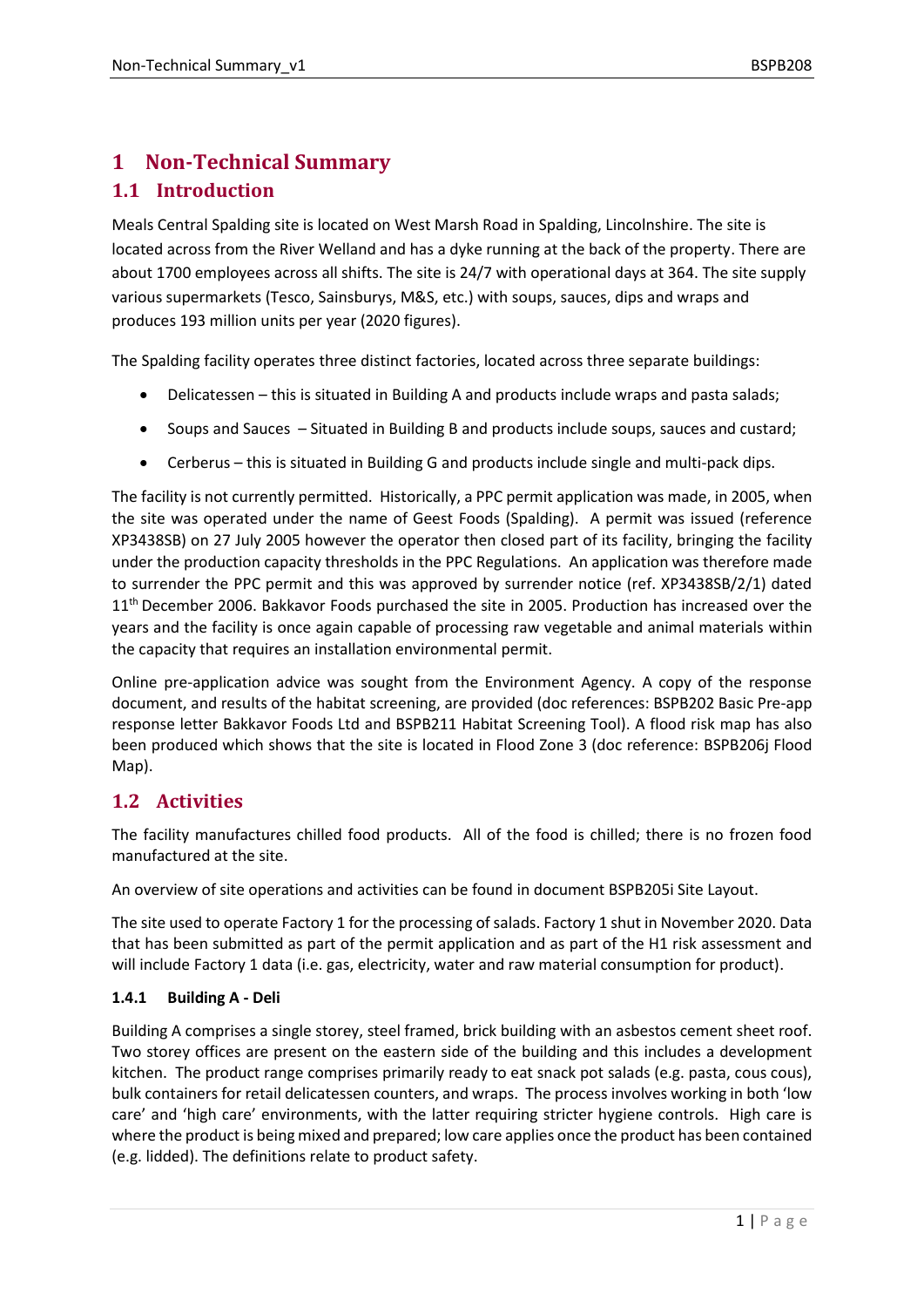All products, materials and equipment are washed as they pass into the high care environment. The fresh ingredients are washed in machines and then placed in cutting equipment that reduces their size. The prepared ingredients are then placed in a holding room pending use. The carbohydrate ingredients (rice, pasta, potato etc.) are weighed and cooked in a steam heated vessel. Once cooked, the ingredients are cooled quickly in a series of chilled water vessels. Other cooked ingredients (e.g. roasted peppers) are cooked in an oven and then cooled via blasting with chilled air. Any other ingredients such as spices are passed to the high care environment as required. Final preparation often involves the use of mayonnaise which is prepared in Building B and moved in either a food tanker or intermediate bulk container (IBC). All the prepared ingredients are placed in mixing areas and then either manually or automatically mixed. The finished product is placed in a chilled holding room prior to being filled into a variety of containers, again either manually or automatically depending on the product range. After filling, the containers are weight checked, run through a metal detector, and labelled. They are packed into a cardboard outer case, on to pallets, and then sent to the dispatch warehouse (Building F).

Water from the floors of Building A, and effluent from the ingredient washers, passes via underground drainage to sumps outside the building and from there it is pumped to the on-site effluent treatment plant (ETP). Solid waste is transferred to the waste compound.

Also refer to document reference BSPB205k Process Flow Chart Deli.

### **1.4.2 Building B –Soups and Sauces**

Building B comprises a single storey, steel framed, brick building with a metal sheet roof. Two storey offices are present on the south-eastern side of the building. The building also houses a canteen, dry storage, analytical laboratories, and development kitchens. This building houses the manufacturing soups and sauces and it is also the location for the custard production plant.

Soups and sauces finished products are presented in a variety of packaging formats such as pots and 'doy' bags (flexible containers with a rigid base). The basic process outline in Soups is essentially the same as for the Deli. The filled containers are then priced, bulked and cased, chilled, and sent for dispatch to Building F. Wash water passes via underground drainage to sumps outside the building and from there it is pumped to the on-site effluent treatment plant (ETP). Solid waste is transferred to the waste compound.

Also refer to document reference: BSPB205I Process Flow Chart Soups and Sauces.

### **1.4.3 Buildings C, D, E and F**

Building C historically housed World Wide Fruit, a fruit packing factory. This is no longer used for production processes and is instead used for the storage of incoming production raw materials. Research and development kitchens are also located in Building C.

Building D is used for offices, storage of redundant machinery, workshops, and part of it is rented to a print company (outside the permit boundary).

Building E historically housed Eden which used to produce dips. This is no longer used for production processes but instead houses offices, redundant machinery storage, and is used for the storage of incoming production raw materials and packaging.

Building F is the Spalding Distribution Centre (SDC). All produce is stored here pending dispatch off site. The SDC operates as a separate business and unit and is also used by other Bakkavor sites, where finished products are sent to the SDC to be temporarily stored and then dispatched to the end client.

These buildings have been included in the EP boundary (apart from the print company), however no production processes take place within them.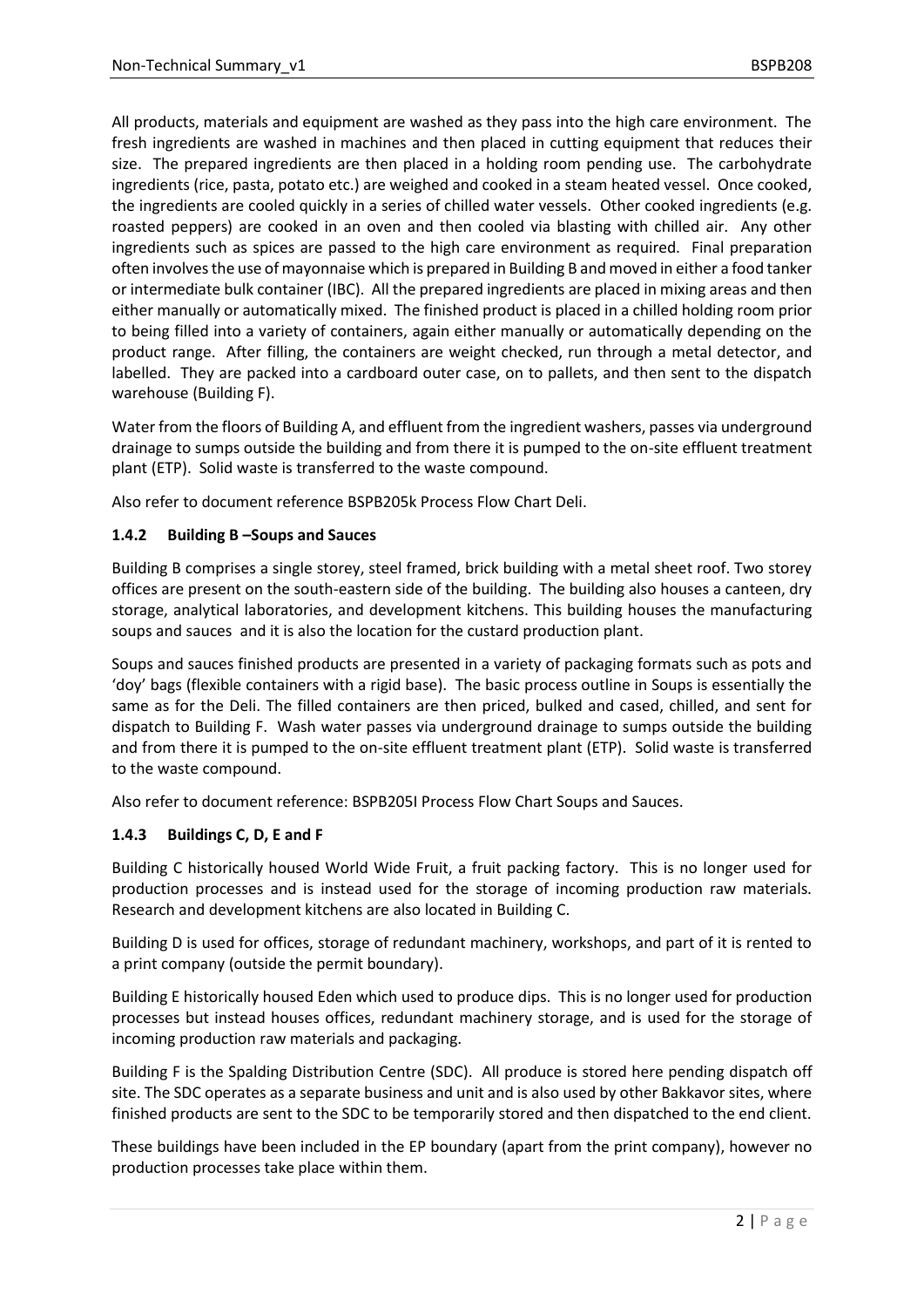### **1.4.4 Building G – Cerberus**

Building G comprises a single storey, steel framed warehouse with steel clad sides and roof.

The product range within this business is a variety of chilled mayonnaise based dips and salad dressing, produced in a range of packaging formats from single 200 g pots and multi-flavour selections. The process is entirely 'cold' therefore no cooking of ingredients takes place. Mayonnaise and other ingredients (spices and vegetables) are mixed and decanted into stainless steel containers and transported to any one of 4 filling lines. The filled containers are priced, bulked and cased, chilled and sent for dispatch to Building F. Wash water passes via underground drainage to sumps outside the building and from there it is pumped to the on-site effluent treatment plant (ETP). Solid waste is transferred to the waste compound.

Also refer to document reference BSPB205j Process Flow Chart Cerberus.

### **1.4.5 ETP**

Wash water and cleaning water from inside the factory buildings passes to one of seven primary sumps and from there is pumped to the ETP. The effluent passes through a physical screen which separates the solids from it. These solids are collected in a trailer and are transferred off site for treatment at an aerobic digestion plant. The screened effluent is pumped to one of six above ground balance tanks located adjacent to the ETP building. The contents of these balance tanks are pumped into the ETP building and into the dissolved air flotation (DAF) plant. Within the DAF plant, a flocculent is added to separate the oils and fats from the liquid effluent. The resultant foamy material floats and is mechanically skimmed off and into a sludge storage tank. This sludge is removed from the site by an appropriate authorised waste contractor for anaerobic digestion. The treated liquid is discharged to a public foul sewer under a discharge consent with Anglian Water (doc ref: BSPB204 AW Discharge Consent). A drainage plan is also available which highlights the effluent drainage on site (doc ref: BSPB205g Site Drainage Plan – Effluent).

A process flow chart is also available for the ETP (doc ref: BSPB205m Process Flow for ETP)

The ETP has the capability of treating up to 2280 $m<sup>3</sup>$  per day (95 $m<sup>3</sup>$  an hour), but has never reached this volume and actually only processes  $900m<sup>3</sup>$  a day (40 m<sup>3</sup> an hour).

### **Surface Water Run Off**

Uncontaminated surface water is collected from around the site and discharged to Cemetery Drain, via the following routes:

- Surface water from Cerberus (Building G) is directed via a holding pond to the west, then discharged to the drain via point W3;
- Surface water from the majority of Building A and B is directed via the large lagoon in the western corner of the site, then discharged to the drain via point W4;
- Surface water from the majority of Building C, D and E is directed via a 3-stage oil/water interceptor located in the car park to the north of the site, then discharged to the drain at point W1;
- Surface water from Building F is directed straight to the drain via point W2.

No consents are required for the surface water discharges. The applicant does however regularly check the water held in the two lagoons for volume and any indication of contamination. Should possible contamination be evident, the discharge from either lagoon can be prevented through the use of manual shut-off valves. Contaminated contents can be pumped out and directed to the ETP for treatment.

Also refer to document reference: BSPB205e Site Drainage Plan - Surface Water.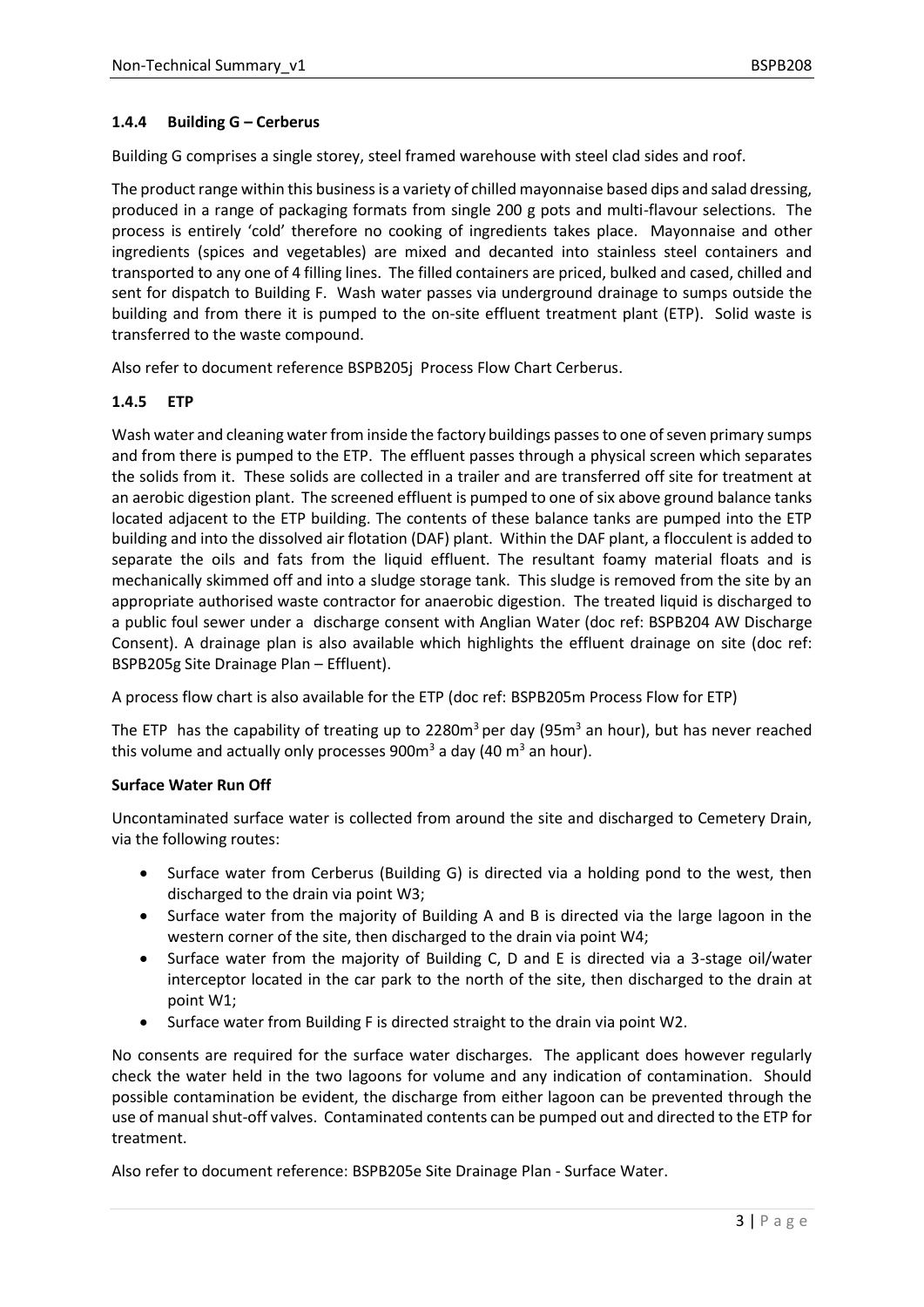### **1.4.6 Waste Compound**

General waste, organic vegetable waste, cardboard, metal, plastic, fluorescent tubes, waste oil, waste ink, and other waste drums are stored in this area, in dedicated locations. The area is located on concrete hardstanding which drains to the ETP.

Cat 3 Animal by product is also stored in this area in large covered trailers.

Bailers are used on site for cardboard and plastic.

### **1.4.7 Clean in Place (CIP)**

Following production, plant is cleaned via the CIP system. There are 3 CIP systems on site, 1 is located at Building G: Cerberus and 2 are located in Building B: Soups and Sauces. This process involves a cold rinse of water being pumped around the plant at high pressure, followed by a hot clean where detergents are used (a caustic solution). This is followed by a hot rinse and then a cold rinse. The filling lines are cleaned in this manner generally on a daily basis however the regularity and type of clean is dependent on the type of production runs, and whether hot flushes or cold flushes are required. Wastewater from the CIP process is passed to the ETP.

### **1.4.8 Storage of Chemicals and Oils on Site**

Chemicals are stored in various locations across the site as follows:

- Main Chemical Stores
- Decant Store
- Cerberus Bulk Tanks
- Soups CIP Plant
- Mayo Plant CIP Room
- Deli
- ETP
- Refrigeration plants

A site plan identifies the location of where all the chemicals and oils are located on site (refer to doc reference: BSPB205h Storage of Chemicals and Oils Location Map). There is also an inventory of all chemicals and oils stored on site and their quantities (refer to document reference: BSPB207c Inventory of Chemicals and Oils Stored at Bakkavor Spalding).

### **1.4.9 F-Gas Compound**

The F-Gas compound is located next to building C and is used by site for cooling and refrigeration processes. The site is under development and will be used by the rest of the Bakkavor Group. The volumes stores are subject to change, as refrigerant is being recovered and charged on an ongoing basis. Refer to Table 1 below:

| <b>Type of F-Gas</b> | <b>Expected Storage Volume (Kgs)</b> |
|----------------------|--------------------------------------|
| R507                 | $^{\sim}5000$                        |
| R404                 | $^{\sim}$ 2200                       |
| R422                 | $^{\sim}$ 90                         |

### **Table 1: F-Gas Volumes Stored at Compound**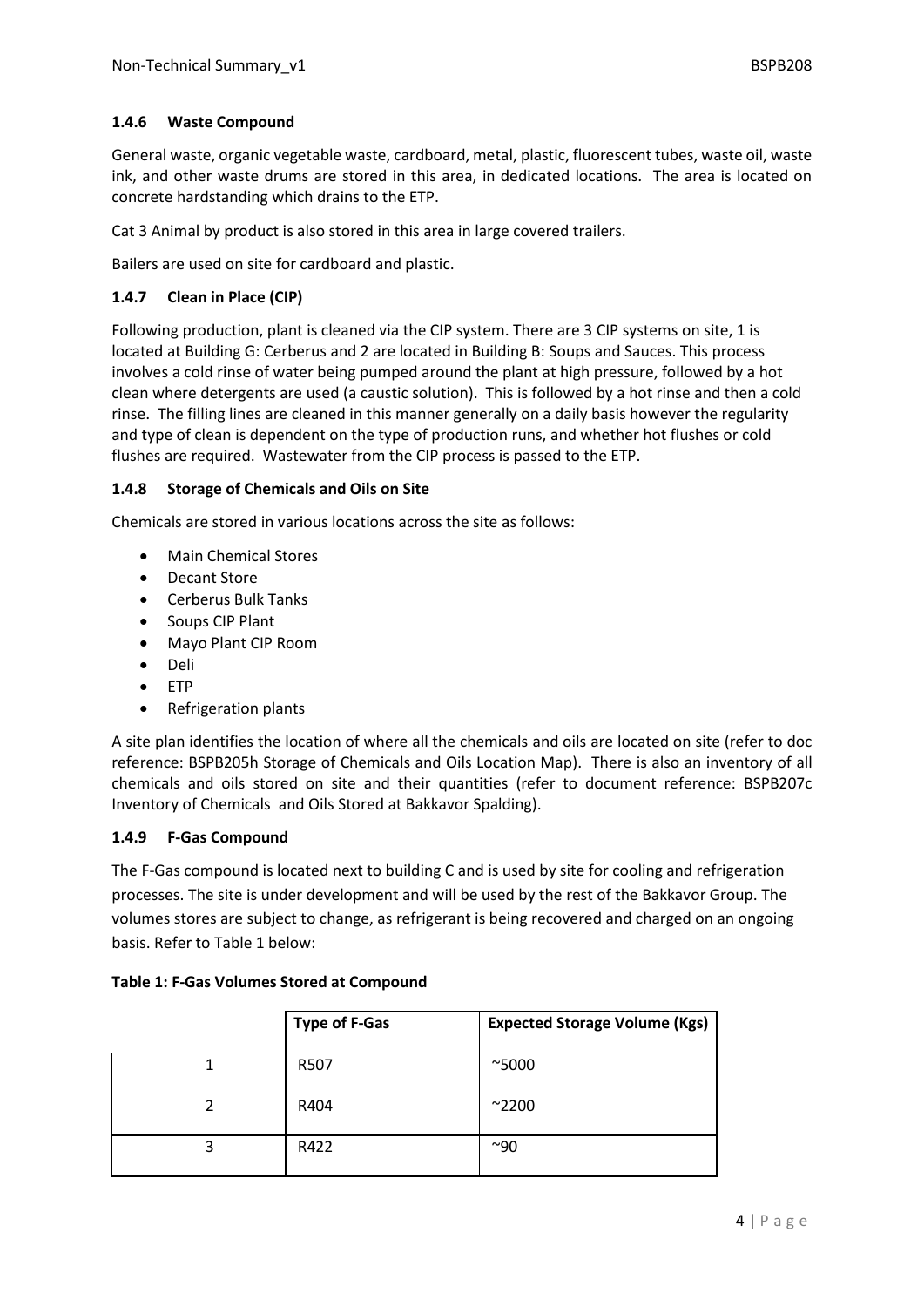| 4 | R434  | $^{\sim}900$  |
|---|-------|---------------|
| 5 | R407A | $^{\sim}$ 220 |
| 6 | R407C | $^{\sim}100$  |
| 7 | R407F | $^{\sim}110$  |
| 8 | R410  | $~^{\sim}1$   |
| 9 | R417  | 1.5           |

### **1.4.10 Refrigeration**

There are 5 ammonia plants on site for cooling and refrigeration of the product and are located in the following areas:

- F1 Cerberus
- F2 Deli Genium (Deli 1)
- F3 Deli Gra (Deli 2)
- F4 Mayo
- F5 SDC

The quantities of ammonia and glycol stored on site can be found in document reference: BSPB207c Inventory of Chemicals and Oils Stored at Bakkavor Spalding - Refrigeration). A schedule of refrigeration stock stored on site can also be found in document reference: BSPB212 Bakkavor Spalding Refrigerant Stock 21.04.21.

### **1.4.11 Emissions to Air**

The following activities emit to atmosphere and their emission locations can be found in document reference: BSPB205c Emission Points.

- A1a & A1b Gas fired production oven, located in Building A. This is used in the preparation/cooking of vegetable raw materials.
- A2, A3 and A4 Gas fired hot water heaters, also located in Building A. These provide the hot water for welfare facilities (e.g. hand washing).
- A5 Gas fired central heating boiler, for Building A offices.
- A7 and A8 Gas fired central heating boilers for Building A offices.
- A9 Emergency diesel generator, located at the rear of Building A.
- A10 Gas fired space heater for Building B workshop.
- A11 Emergency diesel generator, located at the rear of Building C. This building is within the EP boundary but although the generator is still connected it is not currently in use for production
- A12 and A13 Gas fired central heating boilers in Building C.
- A14, A15, A16, A17, A18 and A19 Gas fired space heaters within Building D.
- A20 Emergency diesel generator at Building F
- A21 Stack 1 from Gas Fired Steam Boiler No. 1
- A22 Stack 2 from Gas Fired Steam Boiler No. 2
- A23 Stack 3 from Gas Fired Steam Boiler No. 3